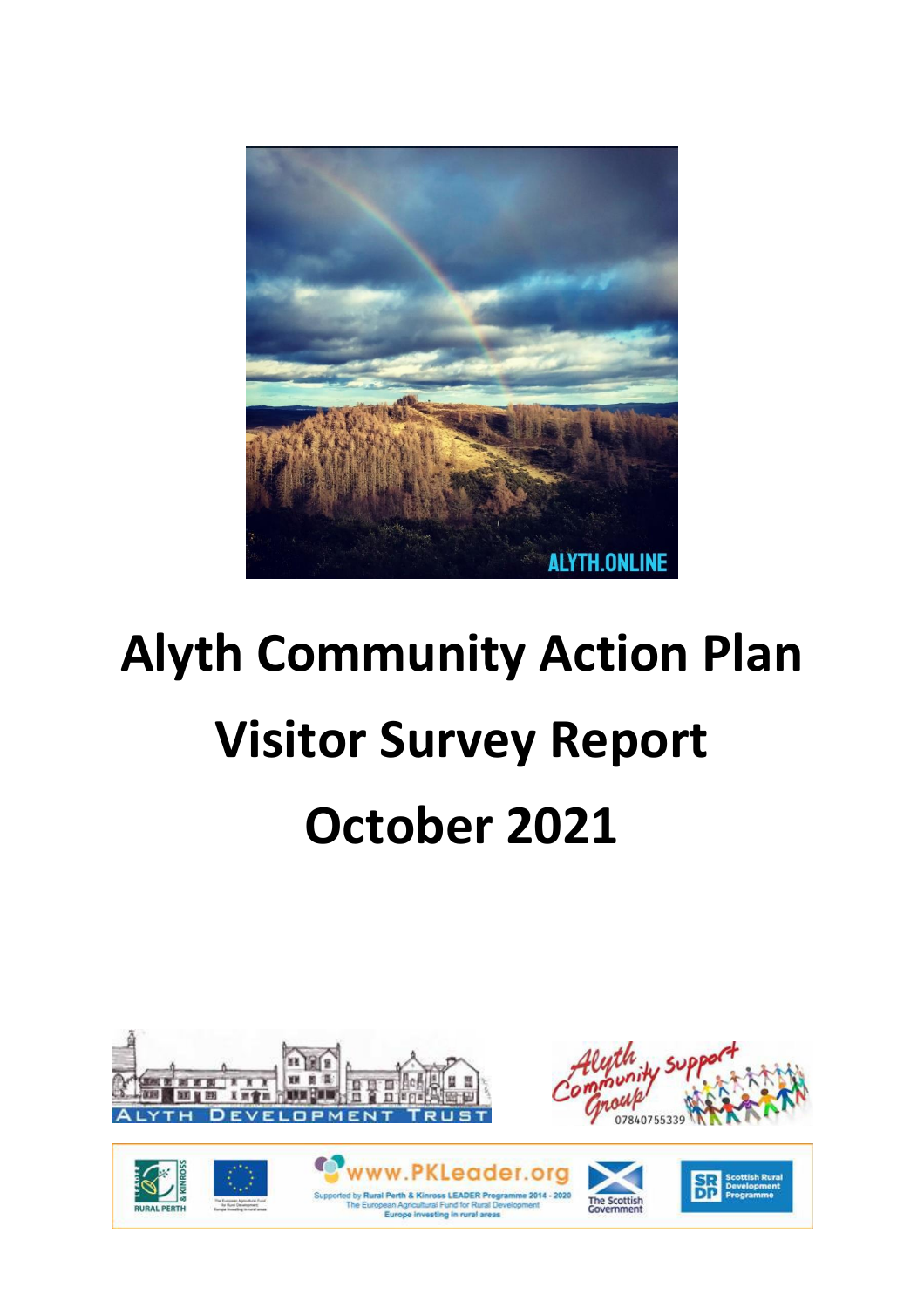# **Contents**

| Acknowledgements                        | p.3  |
|-----------------------------------------|------|
| Introduction                            | p.4  |
| Method                                  | p.5  |
| <b>Respondent Demographics</b>          | p.6  |
| About the Respondents and Their Visit   | p.7  |
| What Visitors Like About Alyth          | p.12 |
| What Visitors Think Could Improve Alyth | p.14 |
| Conclusion                              | p.16 |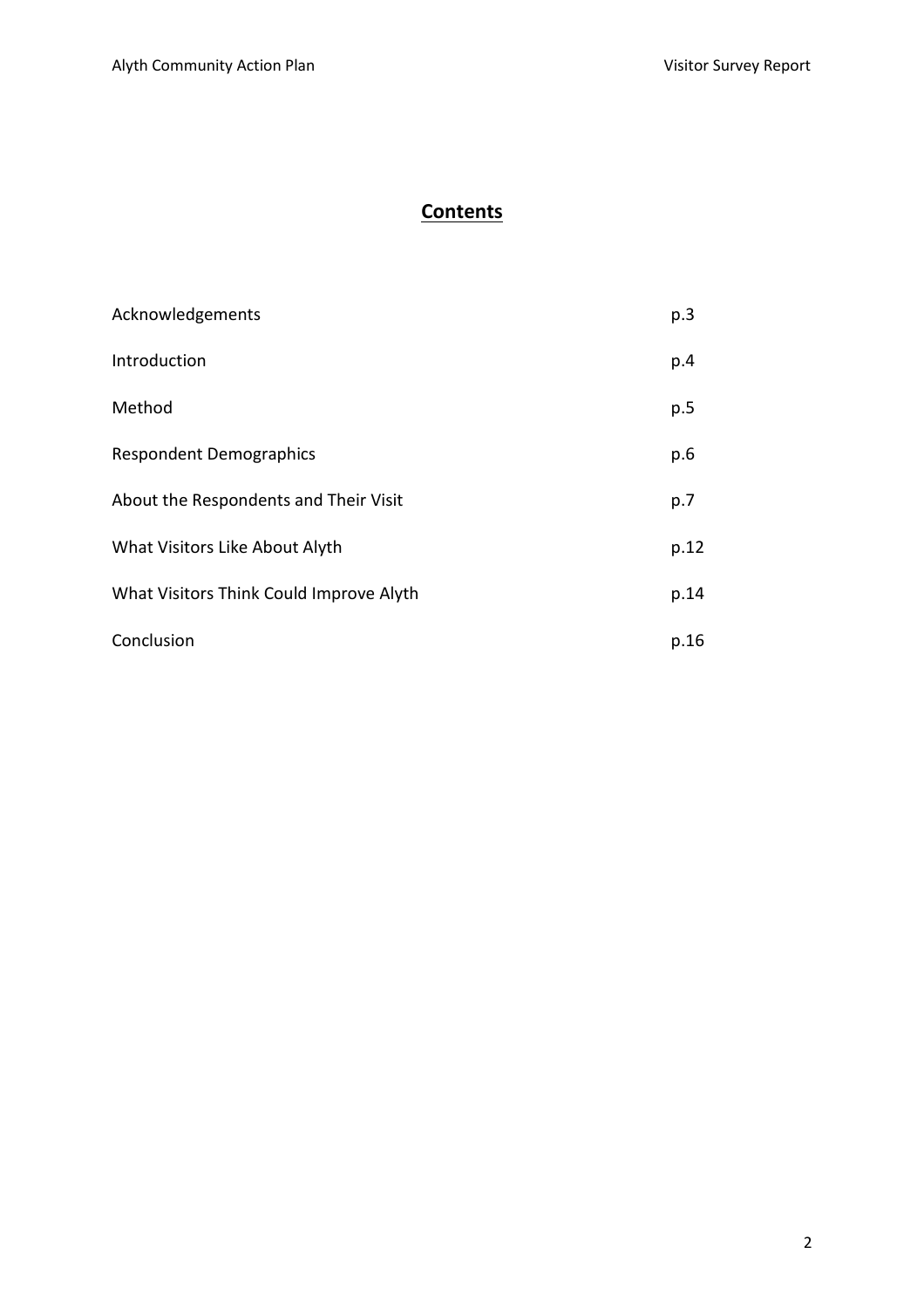# **Acknowledgements**

This work has been funded by LEADER.

The Visitor Survey was carried out by the Community Connector with support from the Community Action Plan (CAP) Steering Group, Alyth Development Trust and the Alyth Community Support Group.

The format of this report is an adaption of pre-existing templates provided by Star Development.

The cover photograph has been provided by Steve Taylor.<sup>1</sup>

<sup>1</sup> Taylor, S., 2021. *View From The Top of Alyth Hill* [accessed 6 December 2021]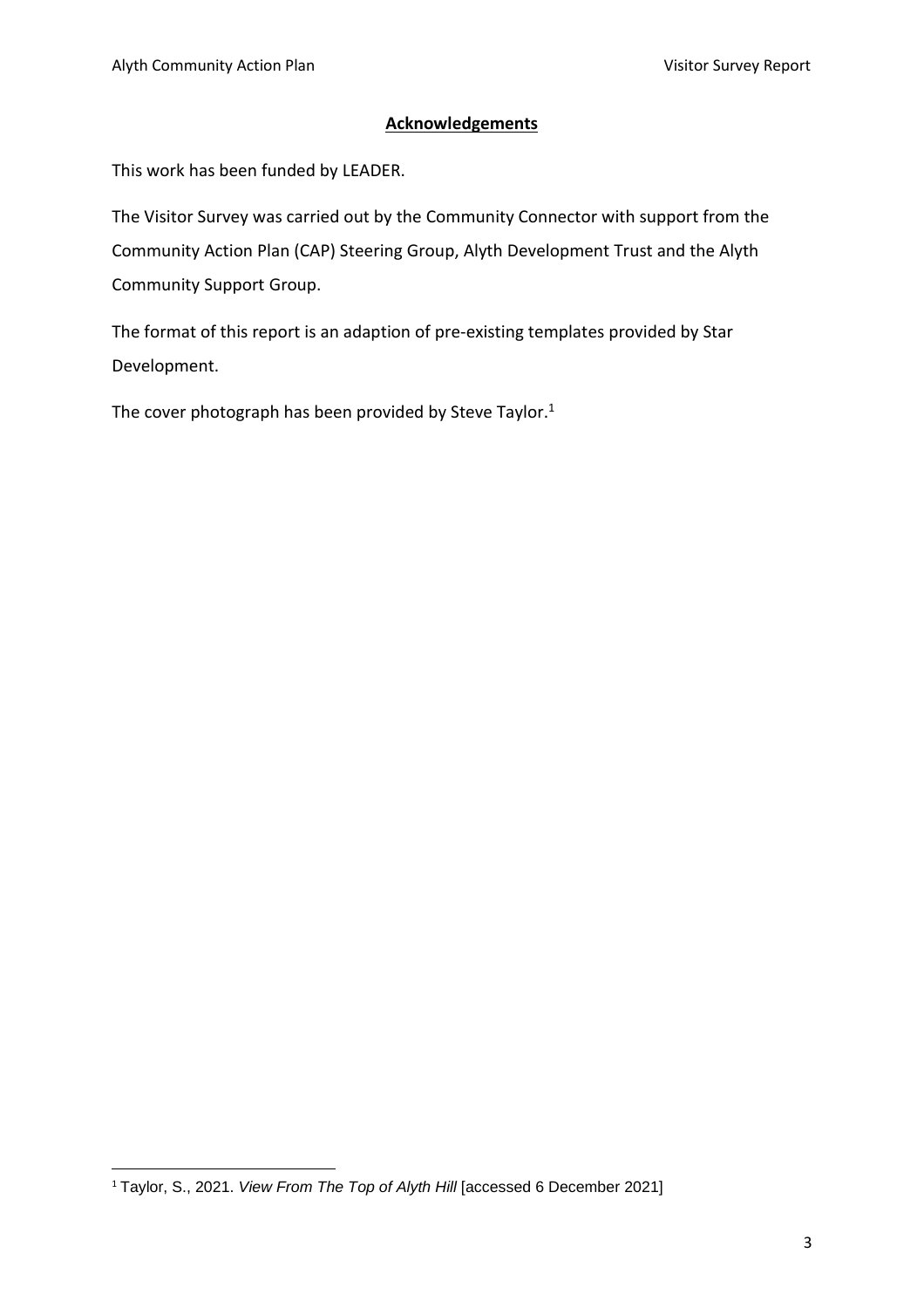## **Introduction**

## **Alyth's Community Action Plan:**

This Visitor Survey was carried out over the summer of 2021 in Alyth as part of the Alyth CAP engagement process. Several other methods of engagement were also utilised, including:

- Community Views Survey
- Young People's Survey (12-17 years old)
- Children's Survey
- Pop-up Stalls
- Travelling Tea Party
- Focus Groups
- Stakeholder Interviews
- Social Media Engagement
- LoveAlyth Community Feedback Event

The CAP process is being carried out by the Community Connector with the support of the CAP Steering Group, which comprises members from a cross-section of backgrounds. This process has been funded by Leader, with guidance and support provided by Star Development. All views and insights which have been ascertained throughout the engagement process will inform the Alyth Community Action Plan for 2021-2026. The Plan is a roadmap for how we will, over a five-year period, make Alyth a better place to live, work and visit. However, it is important to note that the final plan will be a living document, subject to regular updates and open to further consultation as and when necessary.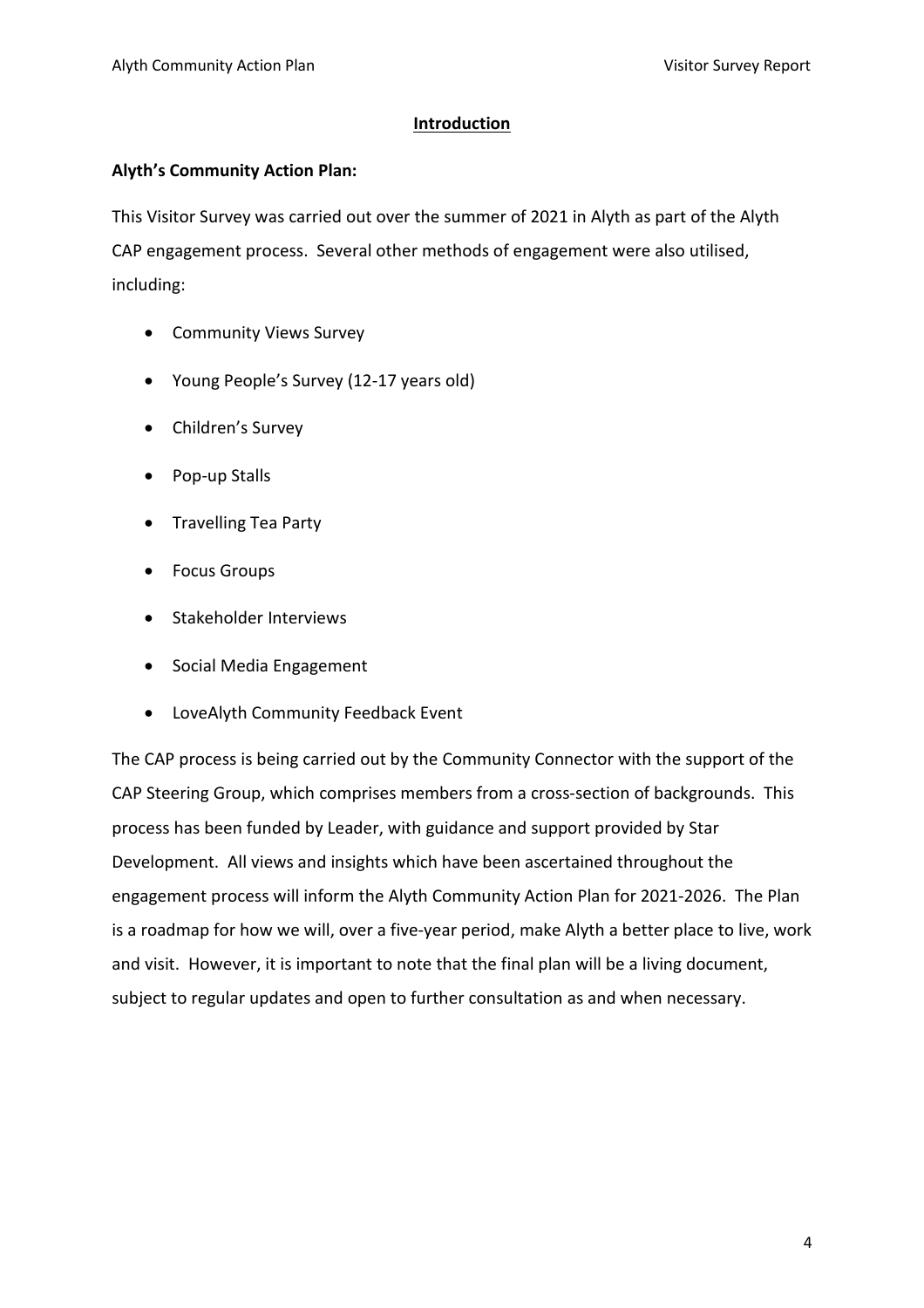#### **Method**

During the summer, Alyth attracts a significant amount of visitors.<sup>2</sup> This is for several reasons, such as being a gateway to the Cairngorms, being situated on the Cateran Trail and being in close proximity to popular golf clubs. Due to the prominence of tourists in Alyth, it was important that their views were taken into consideration as part of our engagement process. The Visitor Survey form was developed from that used for Burntisland's Visitor Survey during their CAP process, and then approved by the Alyth CAP Steering Group. The Visitor Survey was carried out by the Community Connector and volunteers from the CAP Steering Group, all of whom were provided with lanyards and the tools necessary to collect responses. Because tourists pass through the Market Square regularly, visitor surveys were carried out alongside the Community Views Survey at our various Pop-up Stalls and Travelling Tea Parties. Those who were conducting the surveys approached (or were approached by) visitors, who were then asked if they would like to complete the survey. The visitor was then asked questions, with the surveyor filling in responses on their behalf. While most people who were approached were happy to answer questions, some people chose not to participate, probably because Scotland was slowly transitioning out of lockdown at the time of the survey. As such, many were reluctant to mix with people who were outside of their bubble. To try to combat this issue, the survey was also available online. Posters were made and circulated which would allow visitors to scan a QR code in order to access the survey, but in the end this proved to be of limited value, generating few returns.

The in-person surveying took place at pre-scheduled times, agreed by the Community Connector and the Steering Group volunteers. Doodle polls were utilised to allow volunteers to sign up for timed slots which worked best for them. The Visitor Survey forms were analysed by the Community Connector, who then produced the final visitor report. Russell Willis Taylor and Kevin Coe (both of Alyth Development Trust and the CAP Steering Group) proofed the document before it was then passed on to the CAP Steering Group via email to allow for any other amendments and considerations to be made. A follow-up meeting was held with the Survey Team to share their experiences.

 $2$  The Stakeholder Report can be accessed by visiting www.alyth.online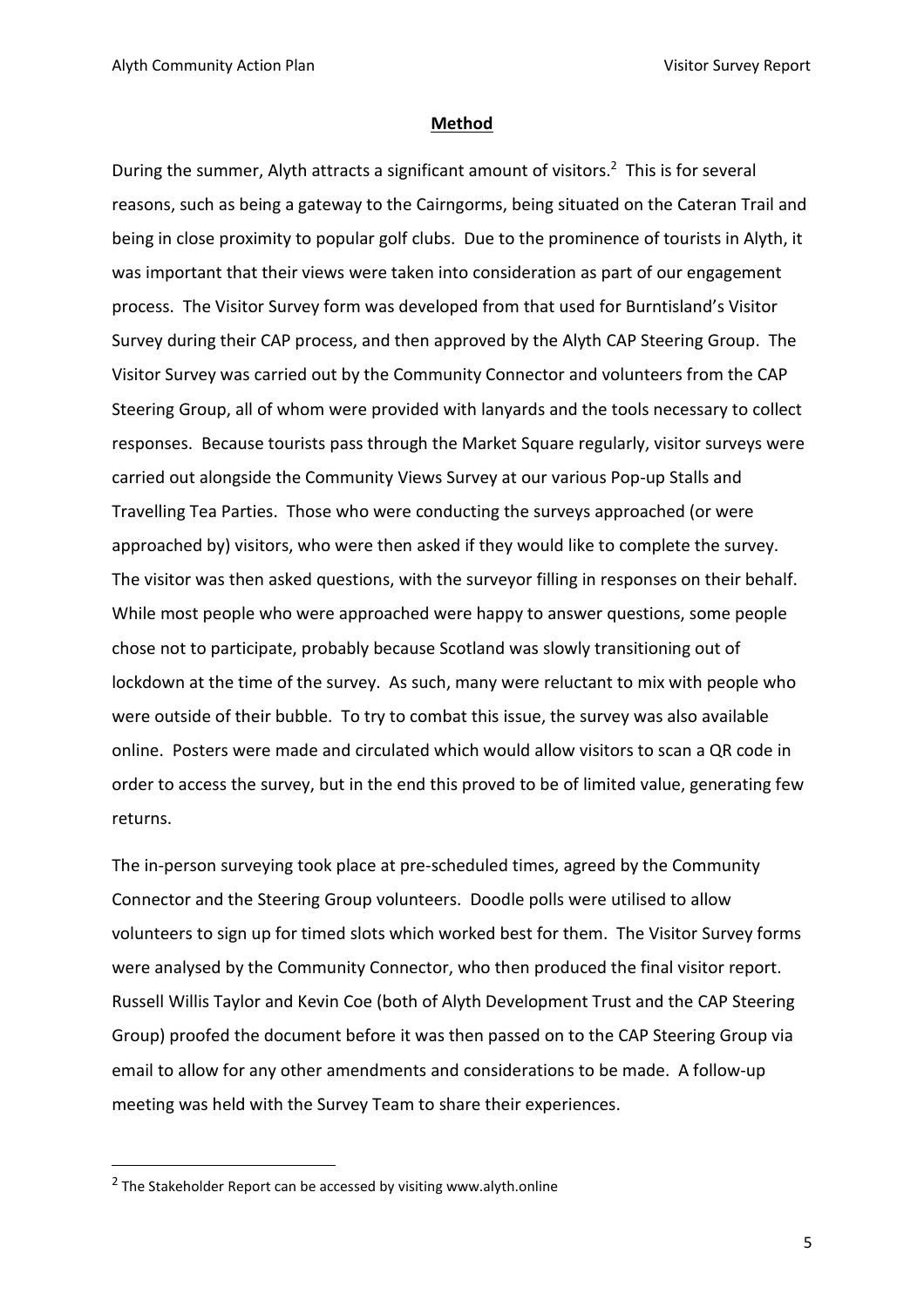# **Respondent Demographics**

A total of 42 Visitor Survey forms were completed, representing a total of 76 people in the following age demographics:



These demographics are indicative of families visiting the town. However, the majority of respondents were adults who were either passing through the area or taking part in active travel (walkers and cyclists).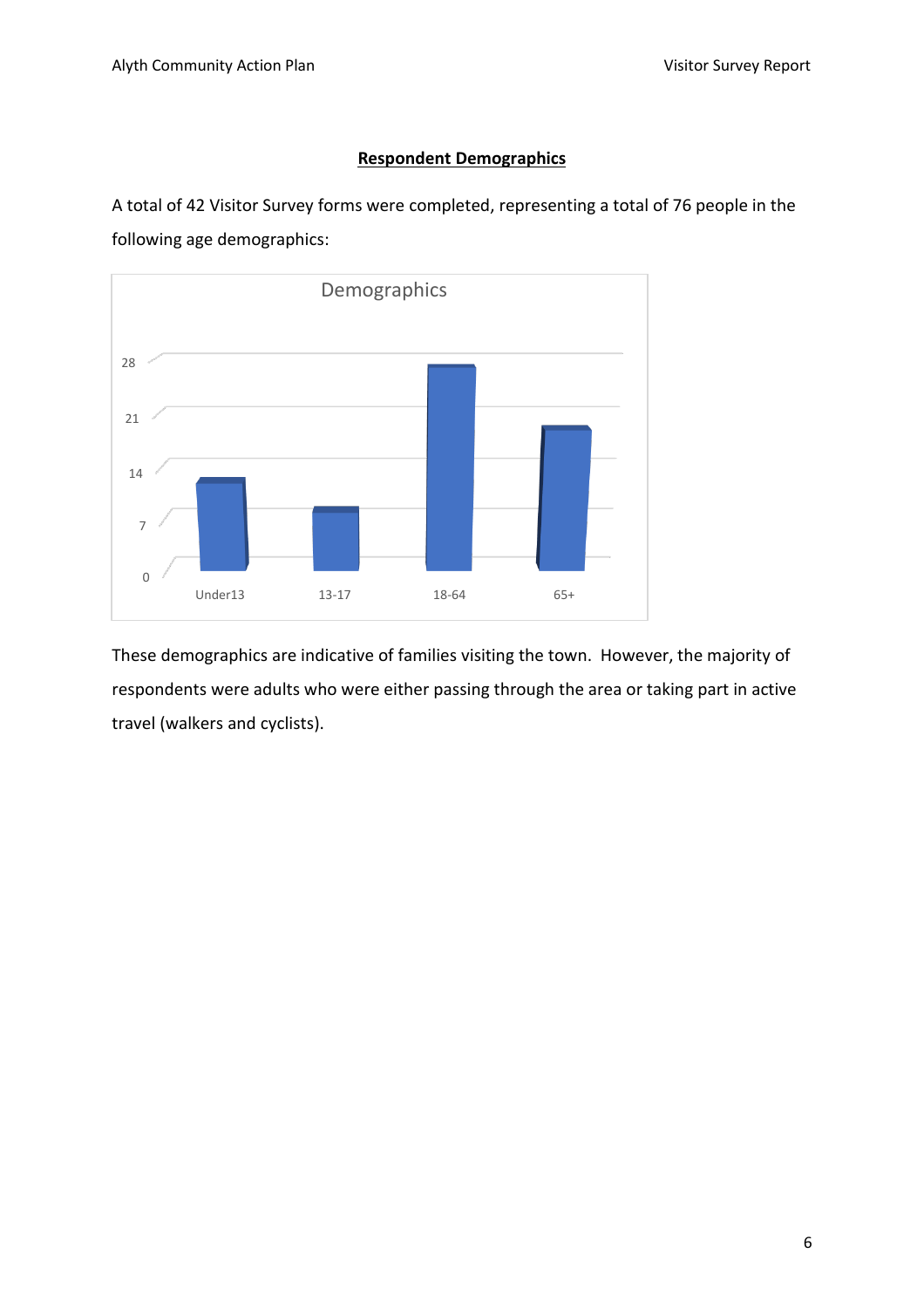# **About the Respondents and Their Visits**

*This section addresses questions 1-6 of the Visitor Survey.*



# **1. Is This Your First Visit to Alyth?**

Judging by the responses, this could indicate that Alyth is reliant upon returning visitors. This point is illustrated by the fact that over 80% of respondents had visited Alyth before. It is further emphasised by the responses to question 2.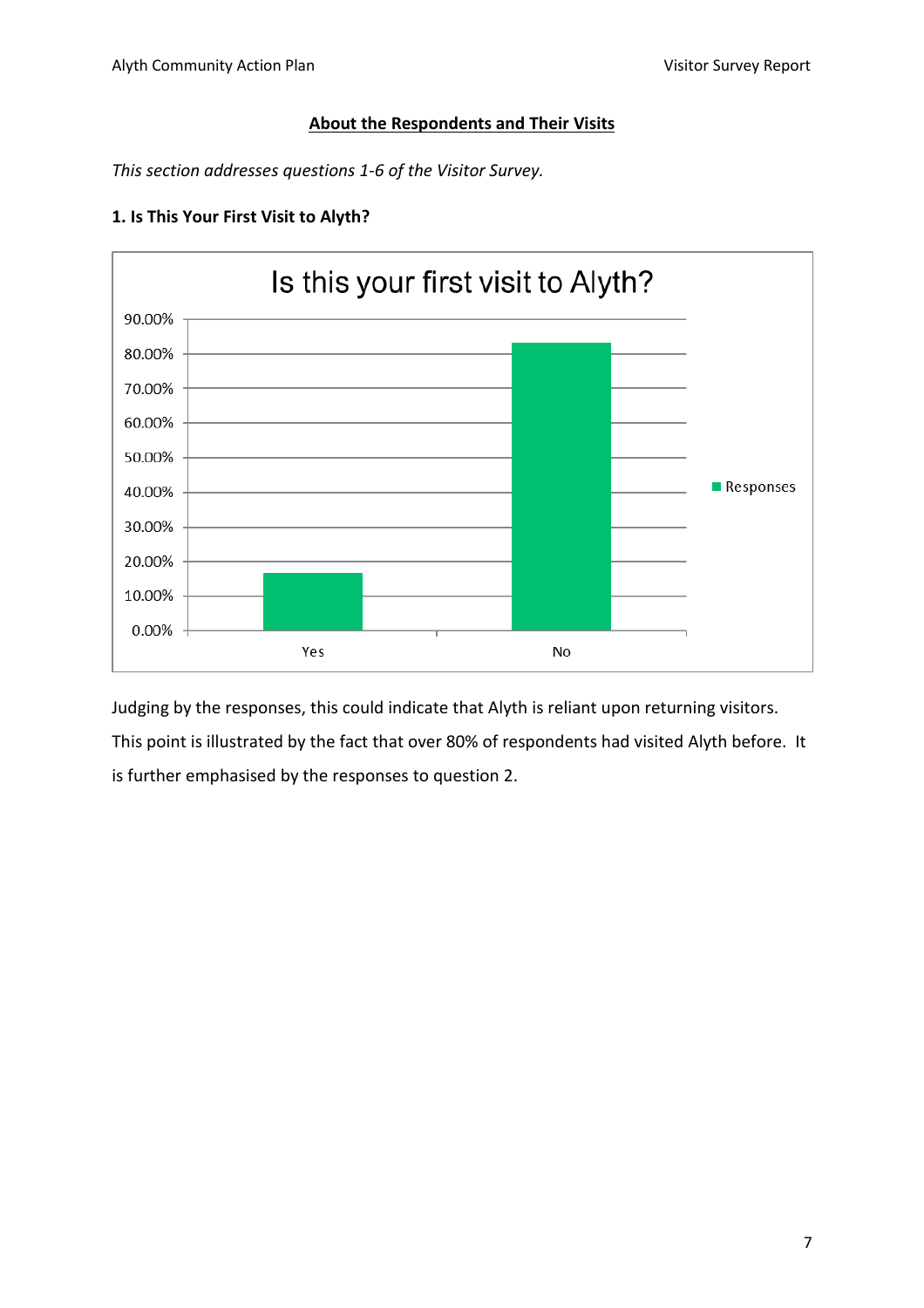

#### **2. If no, how often do you visit?**

This graph demonstrates that almost 70% of respondents visit Alyth multiple times per year. However, these results should be considered in the context of COVID-19. As we transitioned out of lockdown, it was a prominent theme across Scotland and the rest of the UK that it would be best to stay local. As such, it could be worthwhile asking these questions again once we are further removed from the COVID-19 pandemic.



## **3. Where Have You Come From Today?**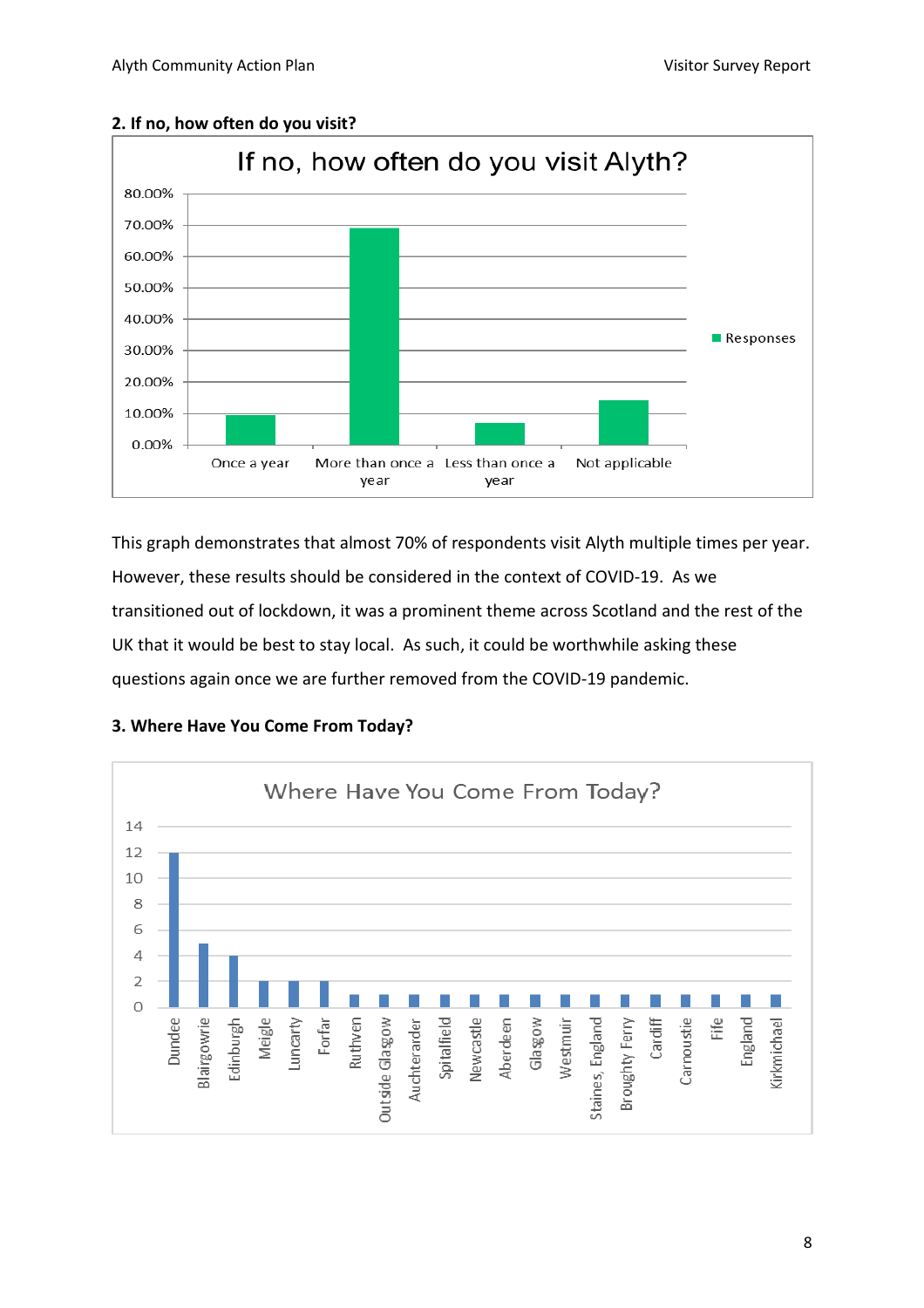The chart above indicates that half of respondents live within a 30-minute drive of Alyth, and the vast majority within a two-hour drive. Conversations with those from further afield (England/Wales) indicated that they were travelling to visit family whom they had not seen since the start of the pandemic.





This indicates that most people who travel to Alyth do so by car (over 78%).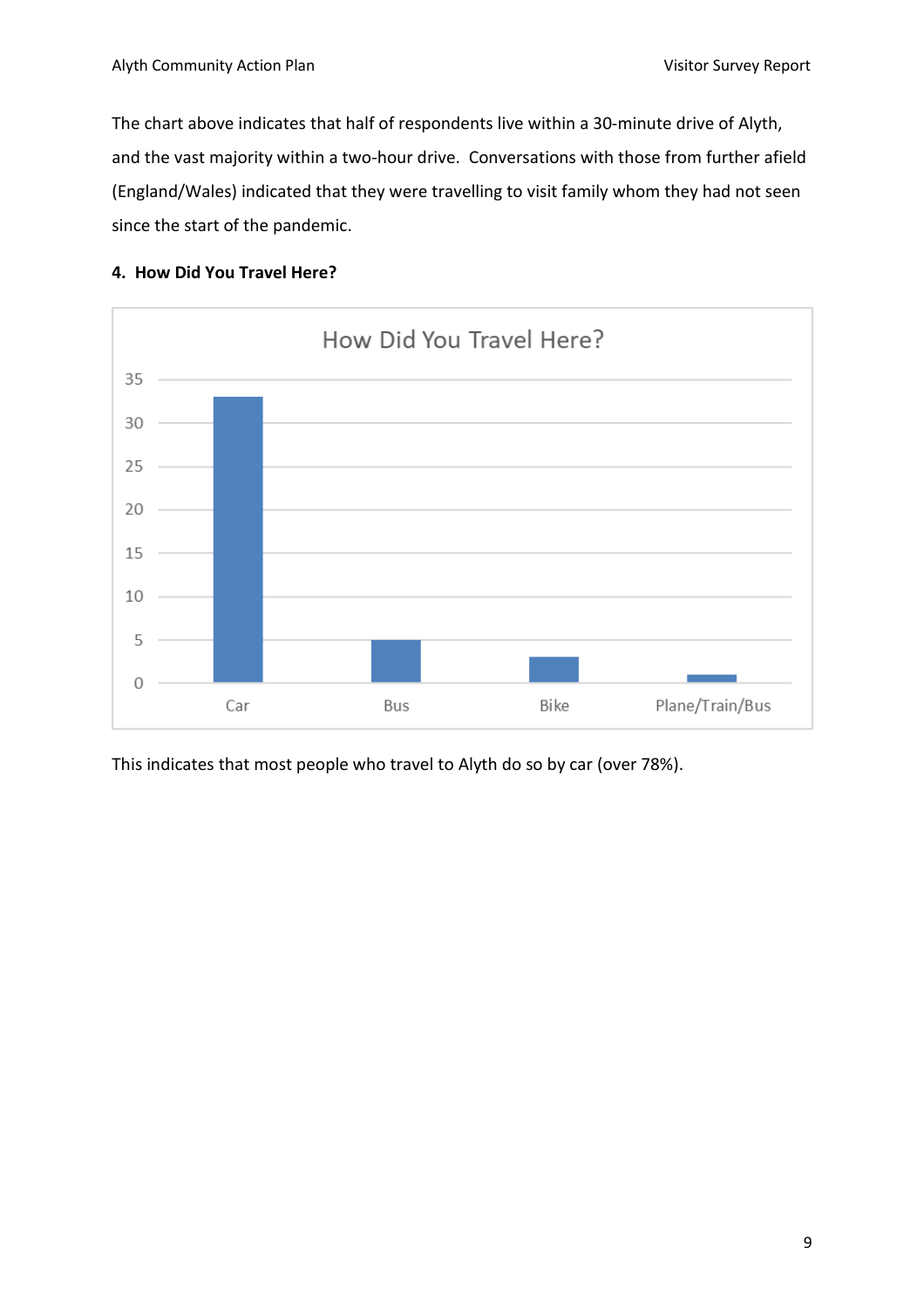# **5. Where Did You Park?**



This chart indicates that over half of the visitors who drive to Alyth park in the main square of the town. Those who do not are parking closer to the activities in which they are participating.





visiting friends and family, more than three quarters of respondents are attracted by the wide range of shops, food places and activities that our town has to offer.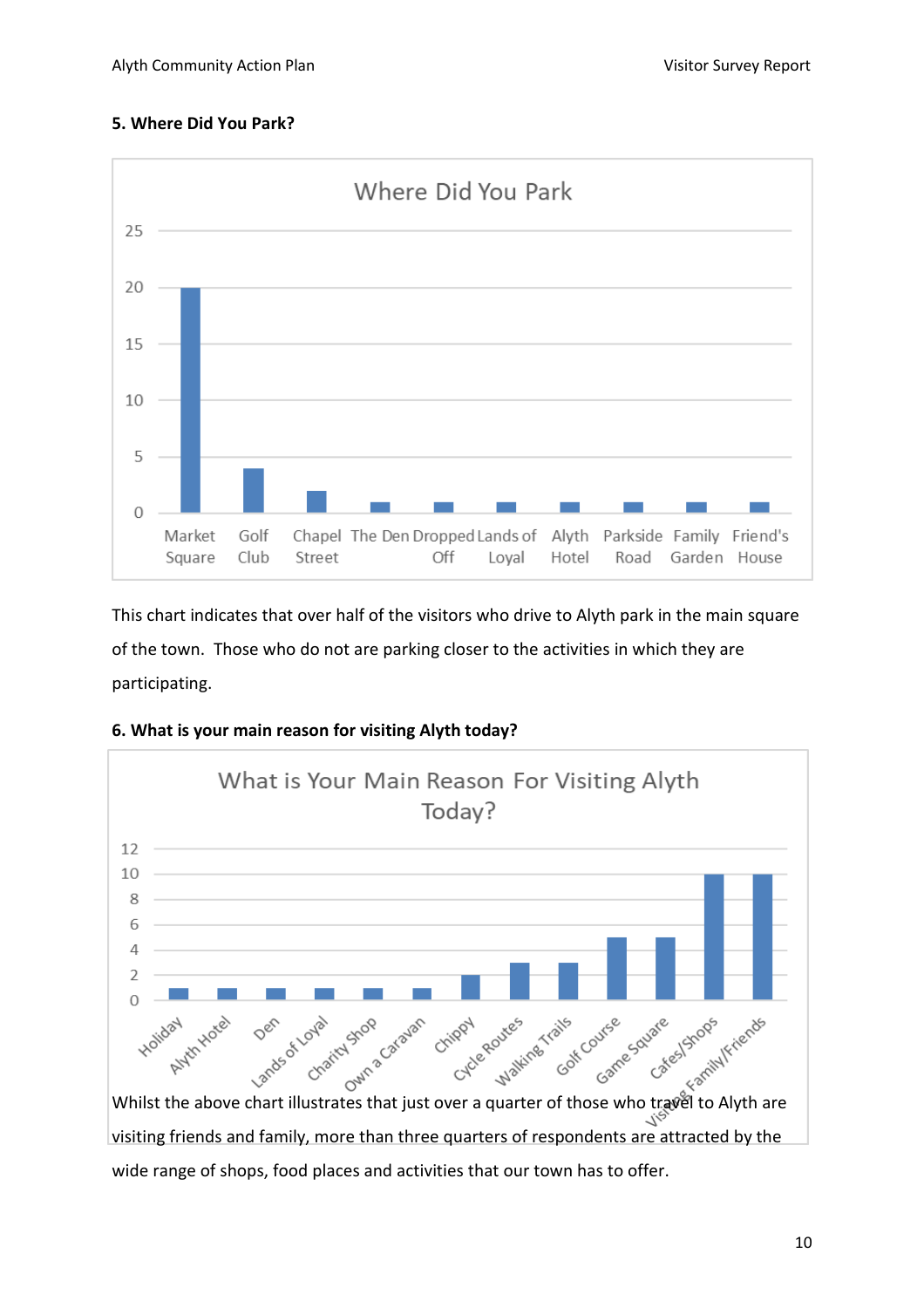

# **7. How long do you intend to stay?**

The above chart shows that almost 70% of those who visit Alyth only do so for half a day or less. This suggests that the majority of visitors come to Alyth for specific activities rather than for long periods of time. This ties in with the results of Question 6 which illustrate that three quarters of respondents visited Alyth due to the amenities and activities on offer.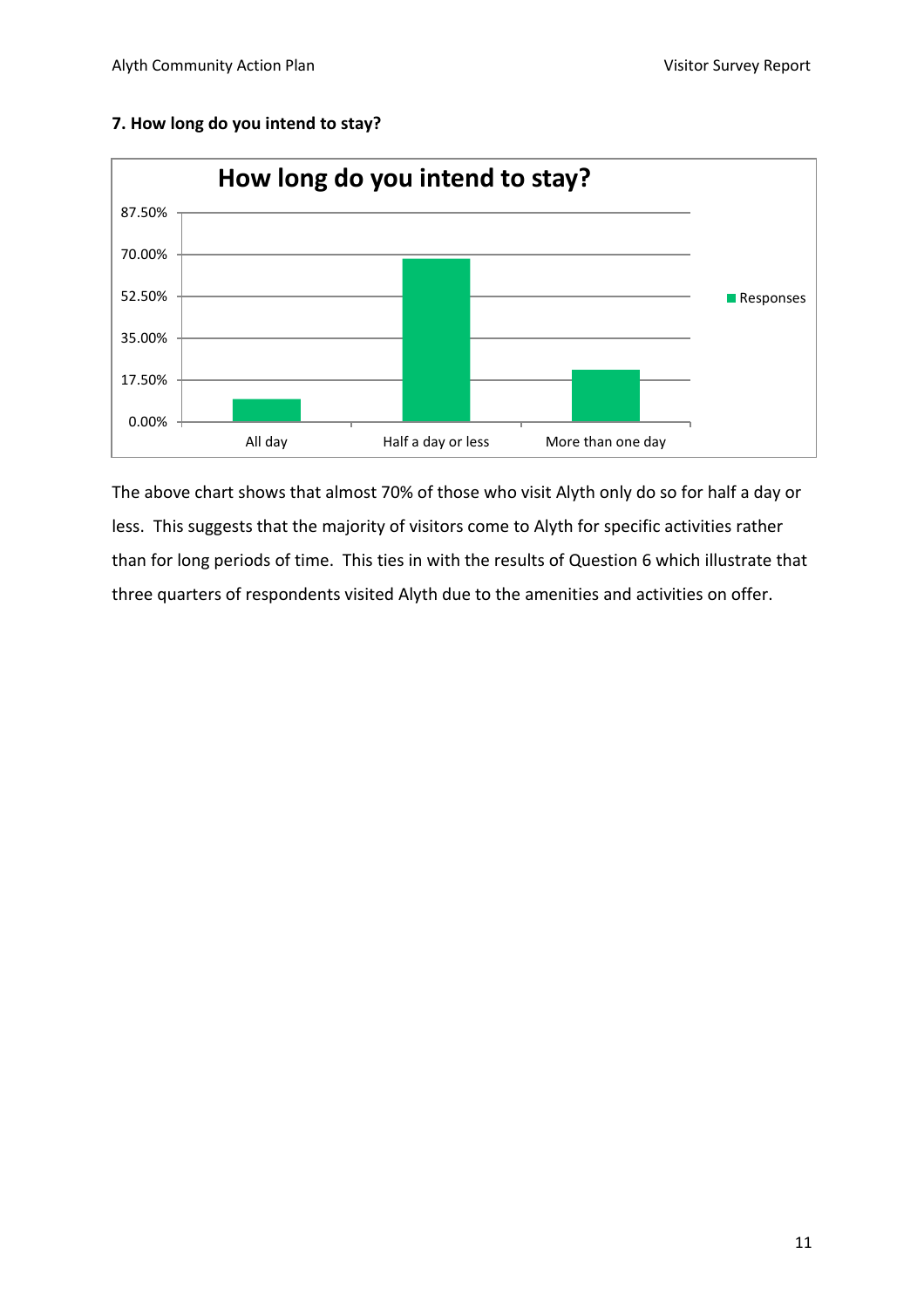# **What Visitors Like About Alyth?**

*This section addresses Question 8 of the Visitors Survey.*



# **8. What Do You Like About Visiting Alyth?**

As shown in the above pie chart, it is clear that visitors enjoy visiting Alyth for a wide variety of reasons.

# **Appearance/Community:**

16.1% of respondents indicated that they enjoyed visiting Alyth because it is a nice town with a strong sense of community spirit. Additionally, 12.9% of respondents stated that they liked Alyth as it is both friendly and welcoming. This shows that visitors value the atmosphere of our town.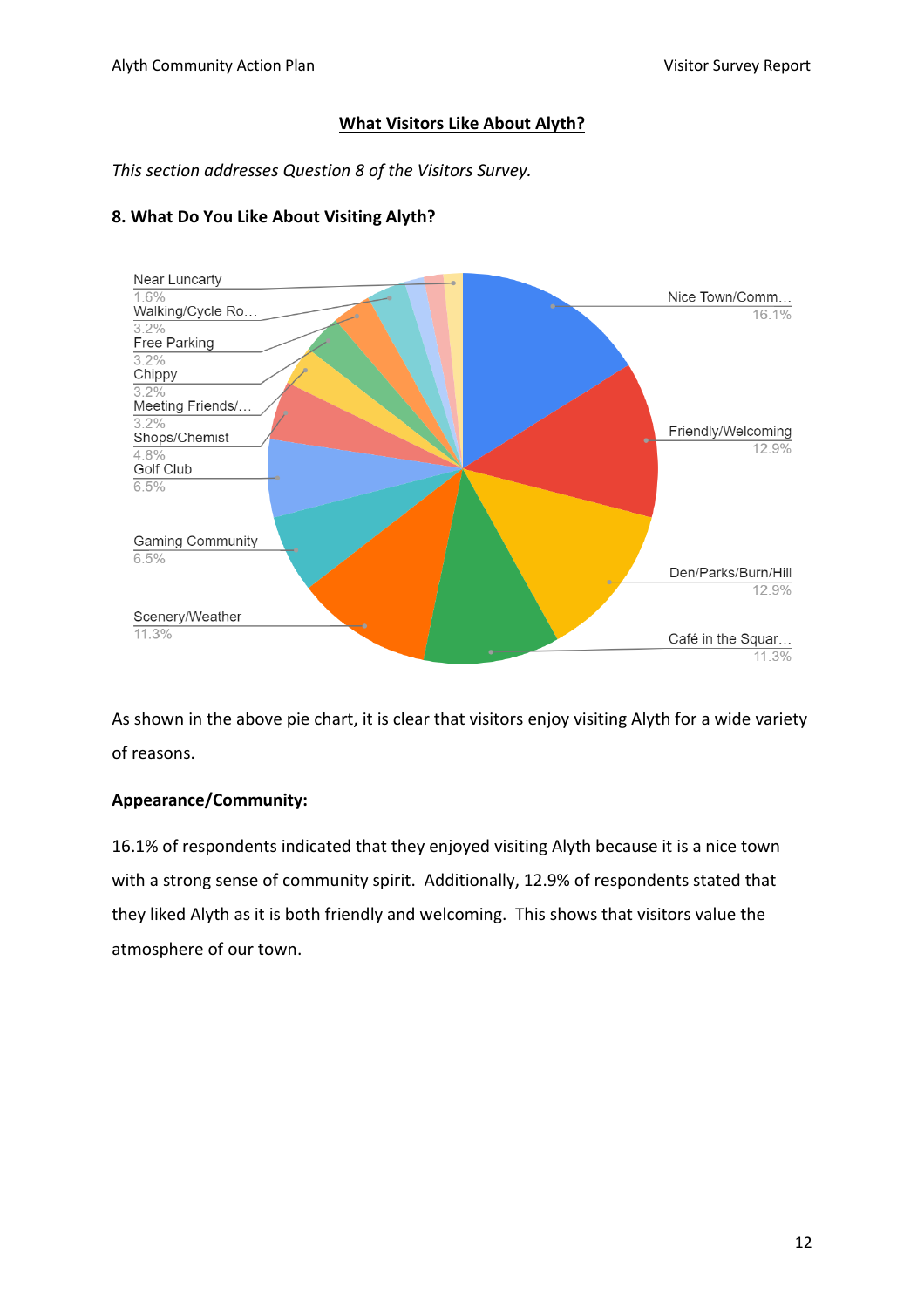## **Facilities and Activities:**

| <b>Facility/Activity</b>       | <b>Percentage</b> |
|--------------------------------|-------------------|
| Den/Parks/Burn/Hill            | 12.9%             |
| Cafe in the Square and Kidzone | 11.3%             |
| Gaming community               | 6.5%              |
| Golf club                      | 6.5%              |
| Shops/chemist                  | 4.8%              |
| Chippy                         | 3.2%              |
| Walking/cycle routes           | 3.2%              |
| <b>Total</b>                   | 48.4%             |

The above table contains a breakdown of the facilities and activities which visitors enjoyed. 48.4% of respondents like Alyth due to the facilities and activities which we offer. Shops and places to eat are popular with visitors, making up 19.3% of the things that visitors enjoy in the town. However, it is clear from the above table that the activities on offer are a big draw to visitors with 29.1% indicating that it is what they enjoy most about the town.

# **Location and Accessibility:**

The scenery in and around Alyth was also cited as a reason for why people enjoy visiting the town, with 11.3% of respondents indicating that it is what they like most about the town.

3.2% of respondents answered that it was easy to visit Alyth because free parking was available. A further 1.6% enjoyed visiting Alyth as it was not too far to travel.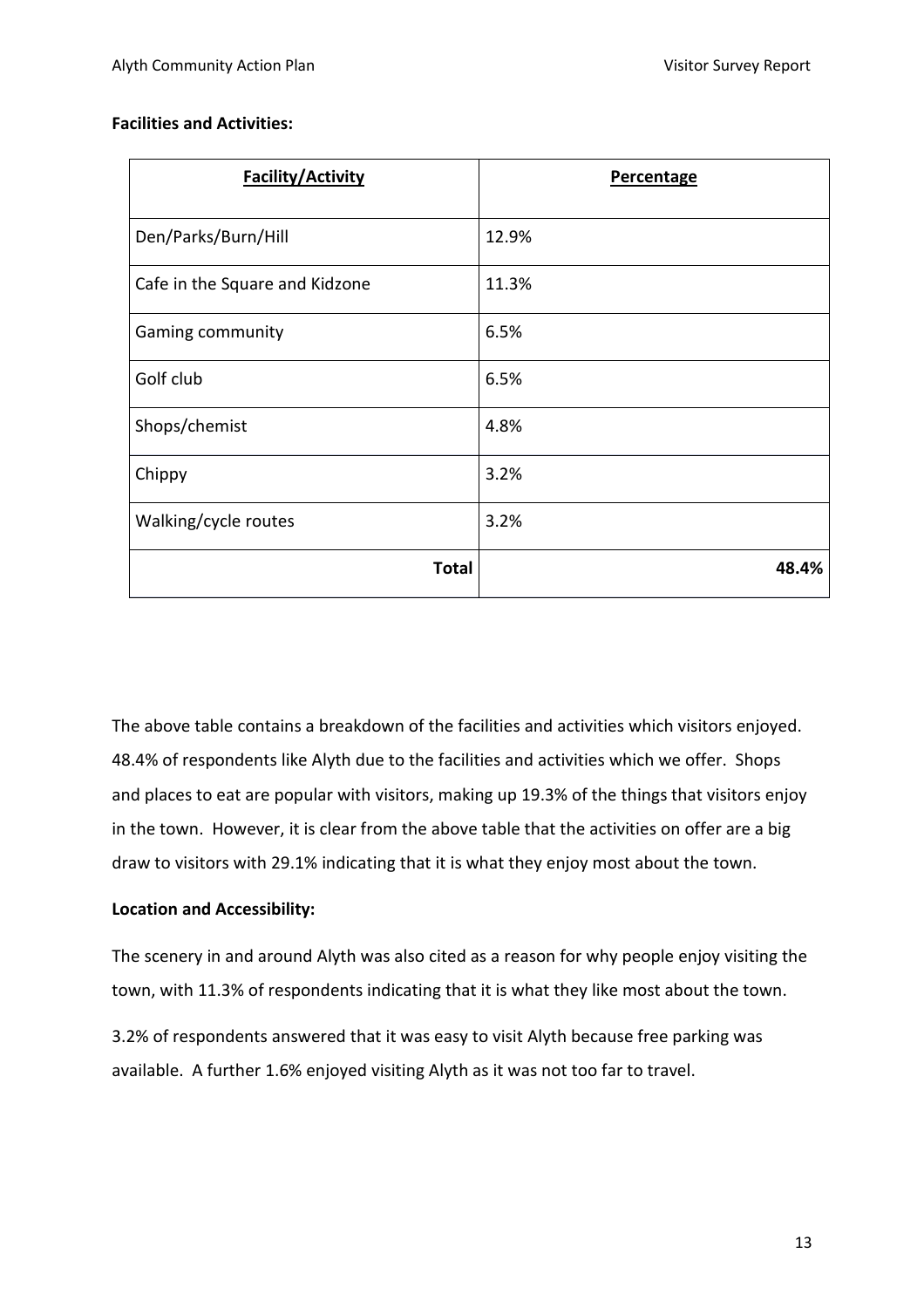## **What Visitors Think Could Improve Alyth**

*This section addresses Question 9 of the Visitor Survey.*



# **9. What Would Make Alyth a Better Place to Visit?**

#### **Hospitality:**

Over one fifth of respondents indicated in the survey that they would like to see more hospitality businesses in Alyth, including more coffee shops, more restaurants, more takeaways and more pubs among other things.

# **Appearance:**

14.3% of respondents suggested that improving Alyth's appearance would make the town a better place to visit. This includes 8.6% of respondents suggesting that there should be more flowers, and 5.7% of respondents adding that it would be great to have further restoration of Alyth's burn-side.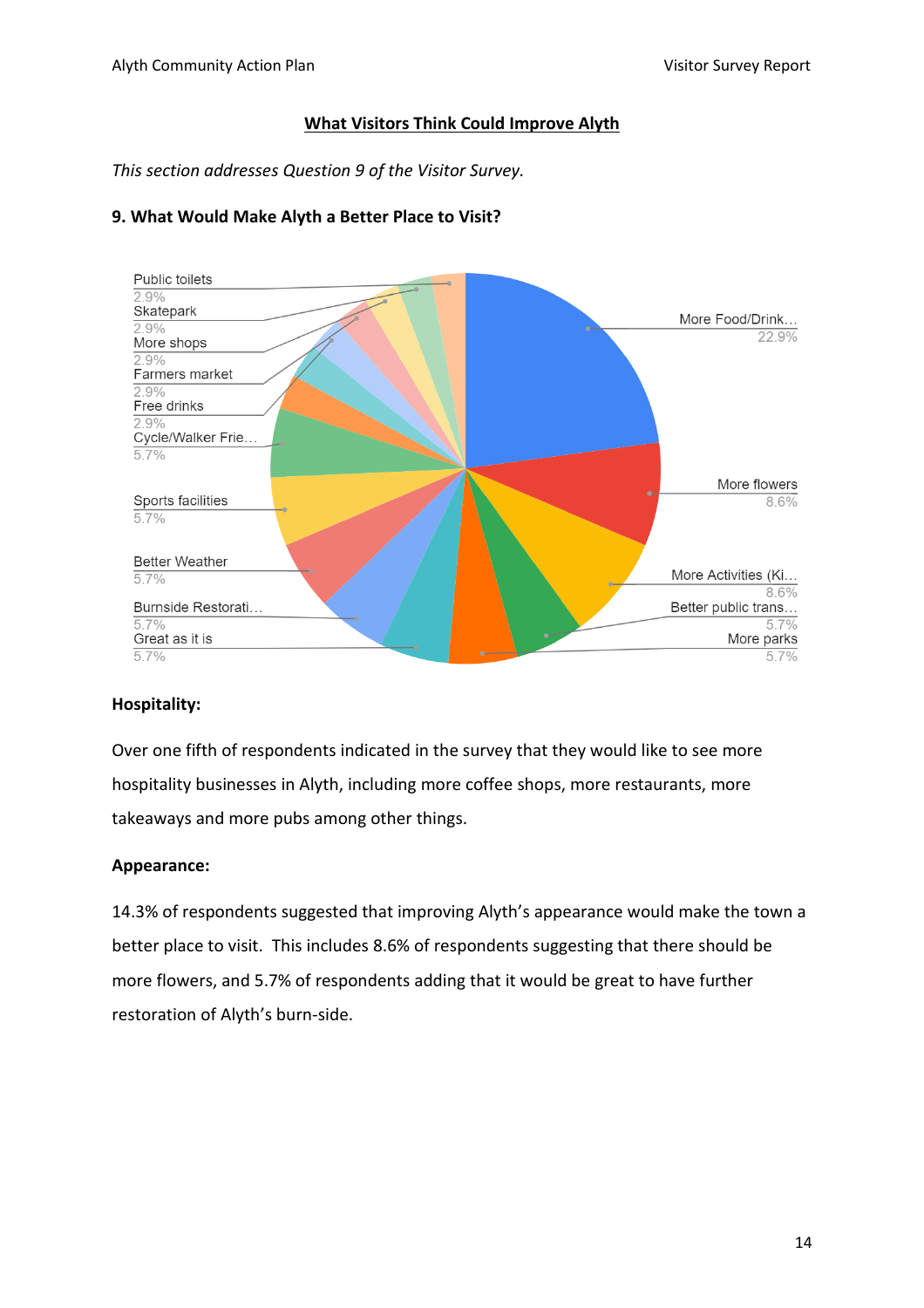# **Activities:**

| <b>Activity</b>                  | <b>Percentage</b> |
|----------------------------------|-------------------|
| Activities for kids/teens/adults | 8.6%              |
| More parks                       | 5.7%              |
| Sports facilities                | 5.7%              |
| Walker/cycle-friendly roads      | 2.9%              |
| Skatepark                        | 2.9%              |
| Farmers market                   | 2.9%              |
| <b>Totals</b>                    | 28.7%             |

As noted in the table above, a total of 28.7% of visitors indicated that Alyth would benefit from having a wider variety of things to do in the town. It was also indicated in further comments that activities in Alyth are very 'outdoorsy' and that the town could benefit from more indoor activities, such as reopening the Museum.<sup>3</sup>

# **Services and Accessibility**

Visitors have highlighted the need for public toilets (2.7%). This has been a common theme throughout our community engagement process. Currently, the public toilets are situated inside Café in the Square as part of Perth & Kinross Council's comfort scheme. This means that public toilets are only available during business opening hours.

5.7% of respondents also contended that there needs to be an improved public transport service in Alyth. The town currently has an hourly bus service to places such as Blairgowrie, Dundee and Perth. However, the bus to Kirriemuir is infrequent and connectivity to places

<sup>&</sup>lt;sup>3</sup> Museum was closed at the time of survey response, reopening weeks later.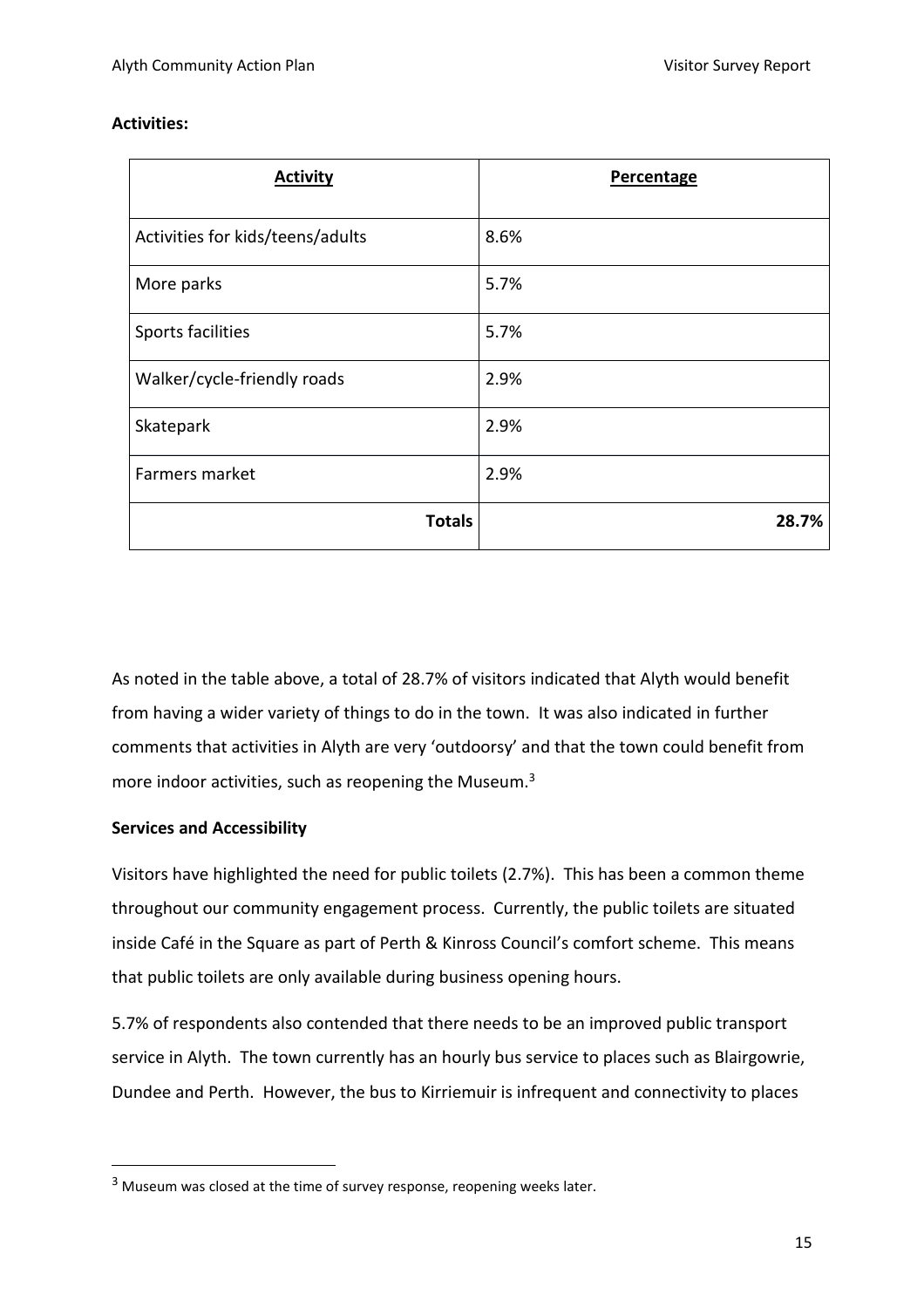such as Dunkeld and Forfar is limited. If public transport is improved, it is possible that there may be a decrease in people travelling here by car.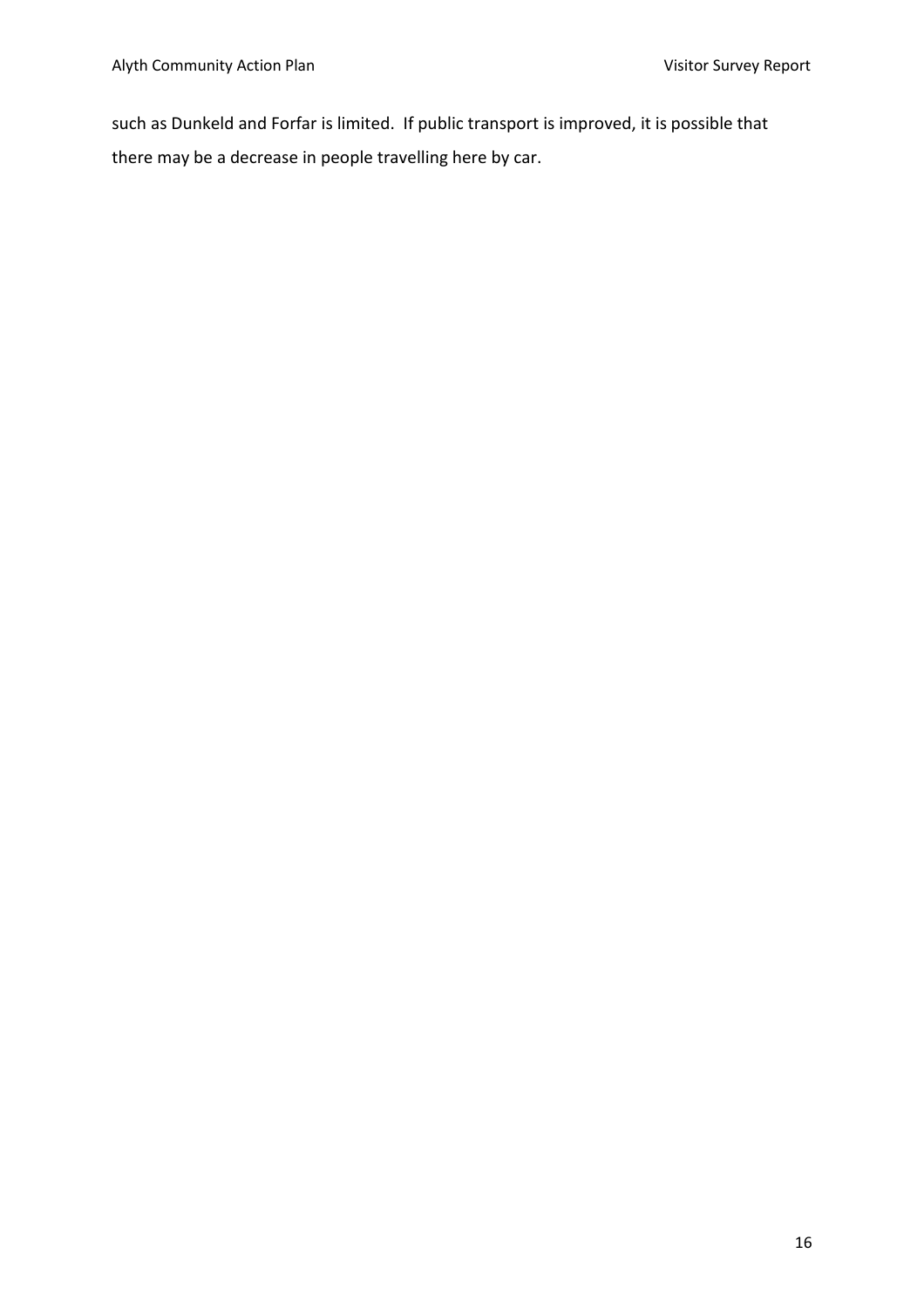#### **Conclusions**

#### **Overview:**

The visitor survey was conducted with the primary aim of identifying the ways in which visitors felt that we could improve Alyth.

Secondary to this, the survey also established:

- Age demographics of those visiting Alyth
- How they travelled
- Why they visited Alyth
- What they liked about Alyth

A total of 42 surveys were completed, with 76 respondents being represented.

Data was gathered over the summer of 2021.

## **Visitor Profile:**

The majority of respondents were between the ages of 18-64. The second largest group was those over 65. The smaller response rate from teenagers and children suggests that responses largely came from families and people travelling without children.

Visitors primarily travelled to Alyth by car, with most people parking in Market Square.

#### **Likes and Improvements:**

Respondents indicated that they enjoyed a wide variety of things in Alyth. The appearance and community spirit contributed to the overall feel of the town, with many appreciating the welcoming atmosphere. Various activities, including visiting cafes, cycling and attending Game Square were also highlighted.

Whilst the call for more hospitality venues was the most commonly-identified need for the town, the wide variety of ideas suggested for improving the town indicates that visitors believe that there needs to be a greater choice of activities to do in the town.